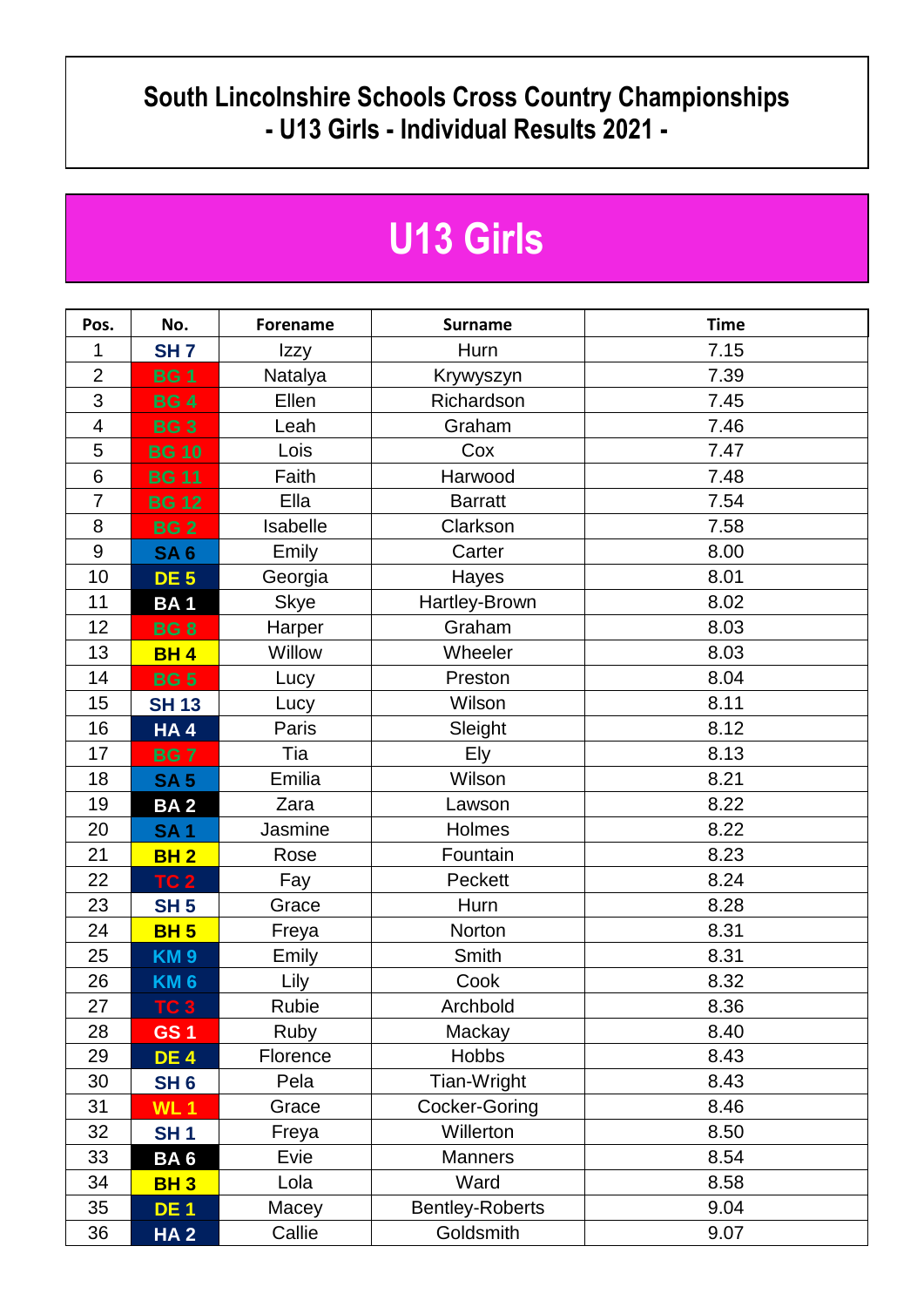| 37 | GS <sub>2</sub> | Maisie          | Presgrave            | 9.1   |
|----|-----------------|-----------------|----------------------|-------|
| 38 | <b>HH 5</b>     | Vilte           | <b>Barisauskaite</b> | 9.11  |
| 39 | <b>SH9</b>      | Abigail         | Grimer               | 9.13  |
| 40 | <b>BA5</b>      | Ruby            | Ulyatt               | 9.16  |
| 41 | <b>GS3</b>      | Evie            | Sargeant             | 9.21  |
| 42 | TC <sub>7</sub> | Lily-May        | Davy                 | 9.41  |
| 43 | <b>HH1</b>      | Emily           | Coates               | 9.53  |
| 44 | <b>LS 3</b>     | Millie          | Andrews              | 9.55  |
| 45 | <b>HA1</b>      | Freya           | <b>Dilkes</b>        | 9.58  |
| 46 | TC <sub>6</sub> | Lucie           | <b>Minards</b>       | 9.59  |
| 47 | <b>TC 4</b>     | Grace           | <b>Stanley</b>       | 10.01 |
| 48 | <b>LS4</b>      | Alexandra       | Mlyneil              | 10.02 |
| 49 | <b>BH1</b>      | Rebeca          | Liesis Gutierrez     | 10.02 |
| 50 | <b>KM4</b>      | Verona          | Marti                | 10.08 |
| 51 | <b>LS 2</b>     | Charlie         | Haynes               |       |
| 52 | <b>HA9</b>      | Jenna           | Cambell              |       |
| 53 | <b>SA3</b>      | Melody          | Sandhu               |       |
| 54 | <b>KM3</b>      | Caitlin         | Grant                |       |
| 55 | <b>SH 11</b>    | <b>Millie</b>   | Moore-Hicks          |       |
| 56 | <b>SH 10</b>    | Ela             | Ciftepala            |       |
| 57 | DE <sub>8</sub> | Milla           | Pedder               |       |
| 58 | <b>DE 11</b>    | Isabelle        | Reyes-Riviera        |       |
| 59 | WL <sub>3</sub> | Hollie          | Hamill               |       |
| 60 | SH <sub>8</sub> | Holly           | <b>Bignell</b>       |       |
| 61 | <b>SH4</b>      | Maja            | <b>Szudek</b>        |       |
| 62 | WL <sub>6</sub> | Lawrie          | <b>Roberts</b>       |       |
| 63 | <b>SH3</b>      | Natalie         | Taylor               |       |
| 64 | SH <sub>2</sub> | Isabella        | Wilkinson            |       |
| 65 | <b>LS 6</b>     | <b>Isabella</b> | Leuty                |       |
| 66 | <b>SA4</b>      | <b>Scarlett</b> | <b>Brand</b>         |       |
| 67 | <b>SA2</b>      | Amelia          | Legood               |       |
| 68 | <b>HH 2</b>     | Lily-May        | Dunne                |       |
| 69 | <b>BH6</b>      | Guste           | Rimigailate          |       |
| 70 | DE <sub>6</sub> | Amy             | Proffit              |       |
| 71 | <b>LS1</b>      | Jessica         | Garfoot-Smith        |       |
| 72 | <b>HA 5</b>     | Chloe           | Lyon                 |       |
| 73 | HA <sub>8</sub> | Isabella        | Clack                |       |
| 74 | <b>HA10</b>     | Keisha          | Cambell              |       |
| 75 | <b>HH3</b>      | Arina           | Kudriavceva          |       |
| 76 | <b>HH4</b>      | Shaila          | Brackenbury          |       |
| 77 | TC <sub>5</sub> | Mary            | <b>Baker</b>         |       |
| 78 | WL <sub>7</sub> | Sophie          | <b>Bursnell</b>      |       |
| 79 | <b>WL 2</b>     | Alista          | Archibald            |       |
| 80 | <b>KM 2</b>     | Charlotte       | Cridland             |       |
| 81 | <b>KM1</b>      | Calleigh        | Kaberry              |       |
| 82 | <b>WL4</b>      | Laecey          | <b>Atkins</b>        |       |
| 83 | <b>KM 5</b>     | Mazie           | Slater               |       |